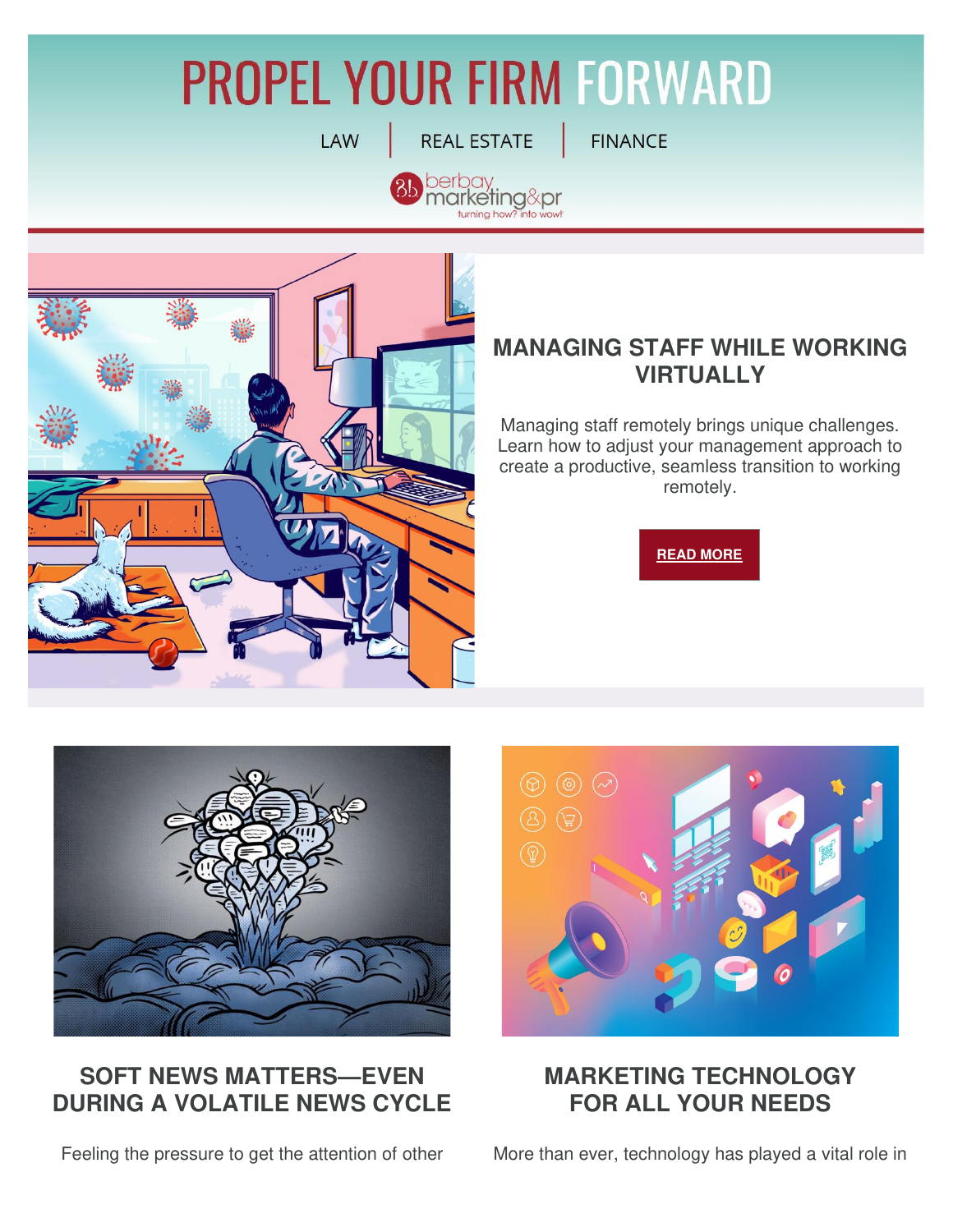timely and relevant news? Here are some benefits of staying active with media outreach efforts during an otherwise volatile news cycle.

our marketing. Here are four ways to keep your marketing efforts steady amidst the current climate.

**[READ MORE](http://b.marketingautomation.services/click/308475567/bit.ly/?p=nboEGFVo77zru5o_p6EVXuZUNB9hnBOIcGRbDd9vZ9hrsyoZUN0hI3KBljR5MNlTTQltJh_9nY-GDJmBV6ak_V8hFE-t7NMzC7vbAjiYFlvCKlW7-Yzf0aNm-UibunEZfteyW4VZZ74fPtJiSK1v93pMpr3CU3J5ItKfwH0lmCaOwFt_y-QXCQfDA8-lReFCqH6ytlGjMHhD6NCNTSckJqgR8LrTp6WzETEUtDKjjPM=)** 





## **SHOULD YOU HIRE A PR AGENCY OR IN-HOUSE EMPLOYEE?**

"It depends on your goals," said Principal Megan [Braverman.](http://b.marketingautomation.services/click/308475567/bit.ly/?p=IQzDI5-q5uBPyuqS2nx1avXIoc2bkPz2VDW2hNfHQLDb5Rh0782ED2cHhNJVdCK3-1fbejKh19CpeagCcDI0lQAB3PaIF99ahUBXWE_sYS1FviuVamNkvxKkaTaF3v1PyeHsfLx-ndatA3O2M59niUgWkUAWjH4tozIALnePfp6L_jejBX6tyl0kmv5Yw9K_KWs3pRw3-PiuJjVXGpGD0WL4vIYHglbloNL7WN39fNY=) In this short video, Megan discusses consideration for each.



#### **A PEAK BEHIND THE CURTAIN: AGENCY/CLIENT CONVERSATIONS** *Recently, we've been talking with clients about:*

- How the pandemic will impact clients' businesses & how to shift marketing to meet the changing needs.
- Everyone seems to be posting the same content. How do you stand out without being tone deaf?
- The importance of following up with your network during hard times & how to keep relationships strong.